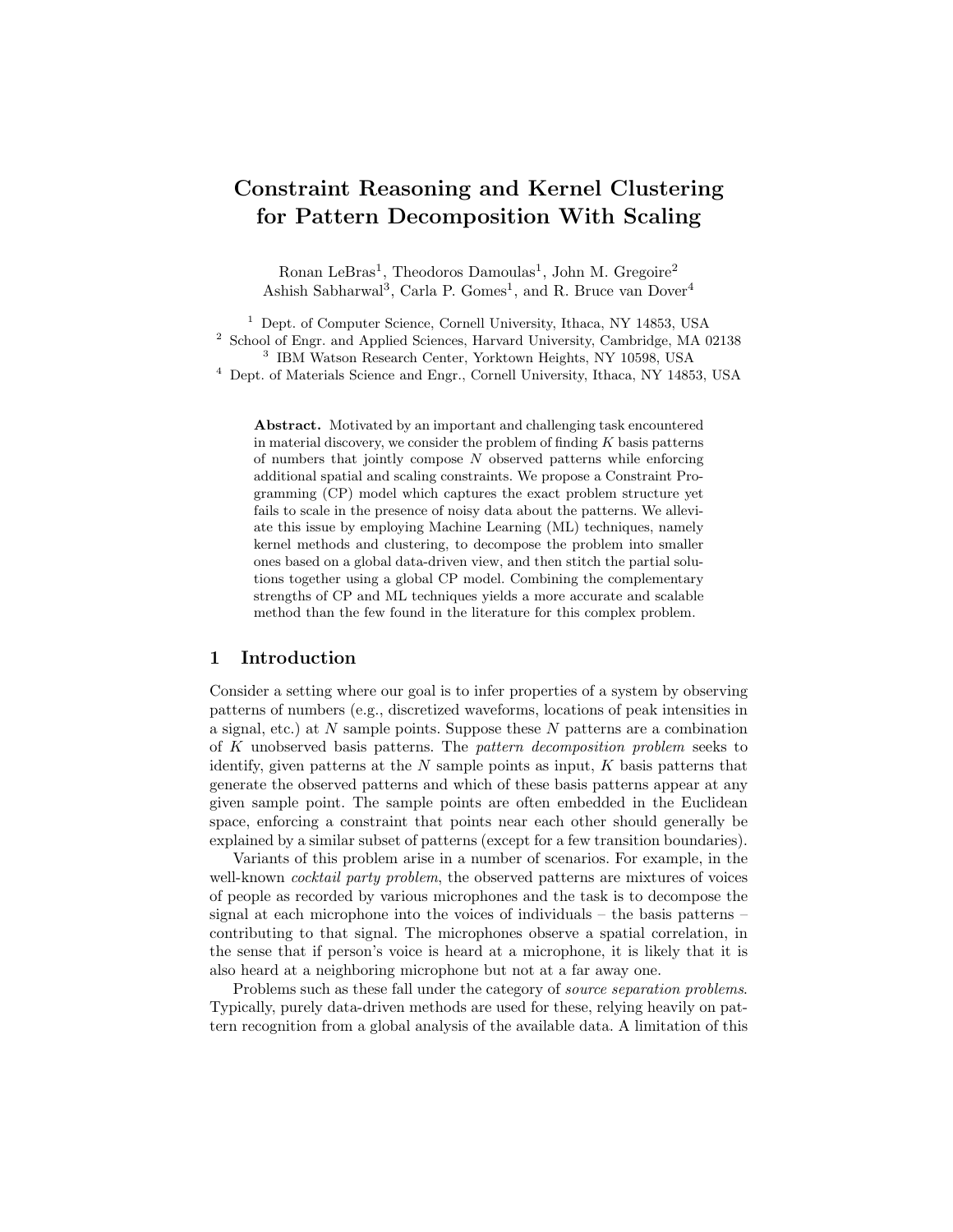approach, however, is that it makes it very difficult to enforce hard constraints. While one may argue that the spatial and other requirements in problems such as the cocktail party problem are somewhat "soft", the setting we consider in this paper is motivated by a materials science problem that imposes hard constraints dictated by physics. When solving this problem, even slight deviation from the requirements of the underlying physics makes "solutions" meaningless. Moreover, in this setting, observed patterns are allowed to be superpositions of basis patterns stretched by a small multiplicative scaling factor, leading to what we call the *Decomposition Problem With Scaling*. This problem generalizes a known NP-complete problem, namely, the Set Basis Problem [19].

Faced with the challenge of handling hard constraints and scaling factors, we propose a Constraint Programming (CP) approach to solve our variant of the pattern decomposition problem. Our CP formulation captures the desired constraints in a detailed and exact fashion. However, as expected, it does not scale well with problem size once we introduce errors and noise in the input data. To alleviate this issue, we turn to Machine Learning (ML) and use kernel-based clustering as a way to guide the CP solver by creating multiple smaller subproblems within its reach. After solving these smaller sub-problems with CP, we take a step back and combine the multiple partial solutions into a consistent global solution, using the original, global CP model.

Our contributions include bringing this intriguing and challenging problem to the CP community, providing a CP model for it, and enhancing the global scalability of the model while preserving local accuracy by exploiting ML methods for designing a divide-and-conquer approach. Using data from our material discovery application as a testbed, we demonstrate that the proposed hybrid ML-CP approach yields more accurate and meaningful solutions than existing, mostly data-driven approaches.

#### 1.1 Pattern Decomposition for Material Discovery

The particular variant of the pattern decomposition problem considered in this paper is motivated by an important application in the area of material discovery. Specifically, a detailed analysis of libraries of inorganic materials has become an increasingly useful technique in this line of work, as evident from the number and variety of recently published methods for combinatorial materials research [e.g., 2, 16]. These libraries can be screened for a desired property, providing an understanding of the underlying material system. This is an important direction in computational sustainability [8], and aims to achieve the best possible use of our available material resources.

A fundamental property of inorganic materials is their crystallographic phase, and thus creating a "phase map" of an inorganic library across various compositions is a key aspect of combinatorial materials science. Often, correlations between the phase map and other material properties provide important insights into the behavior of the material system. For example, a recent study of a Platinum-Tantalum library revealed an important correlation between crystallographic phase and improved catalytic activity for fuel cell applications [10].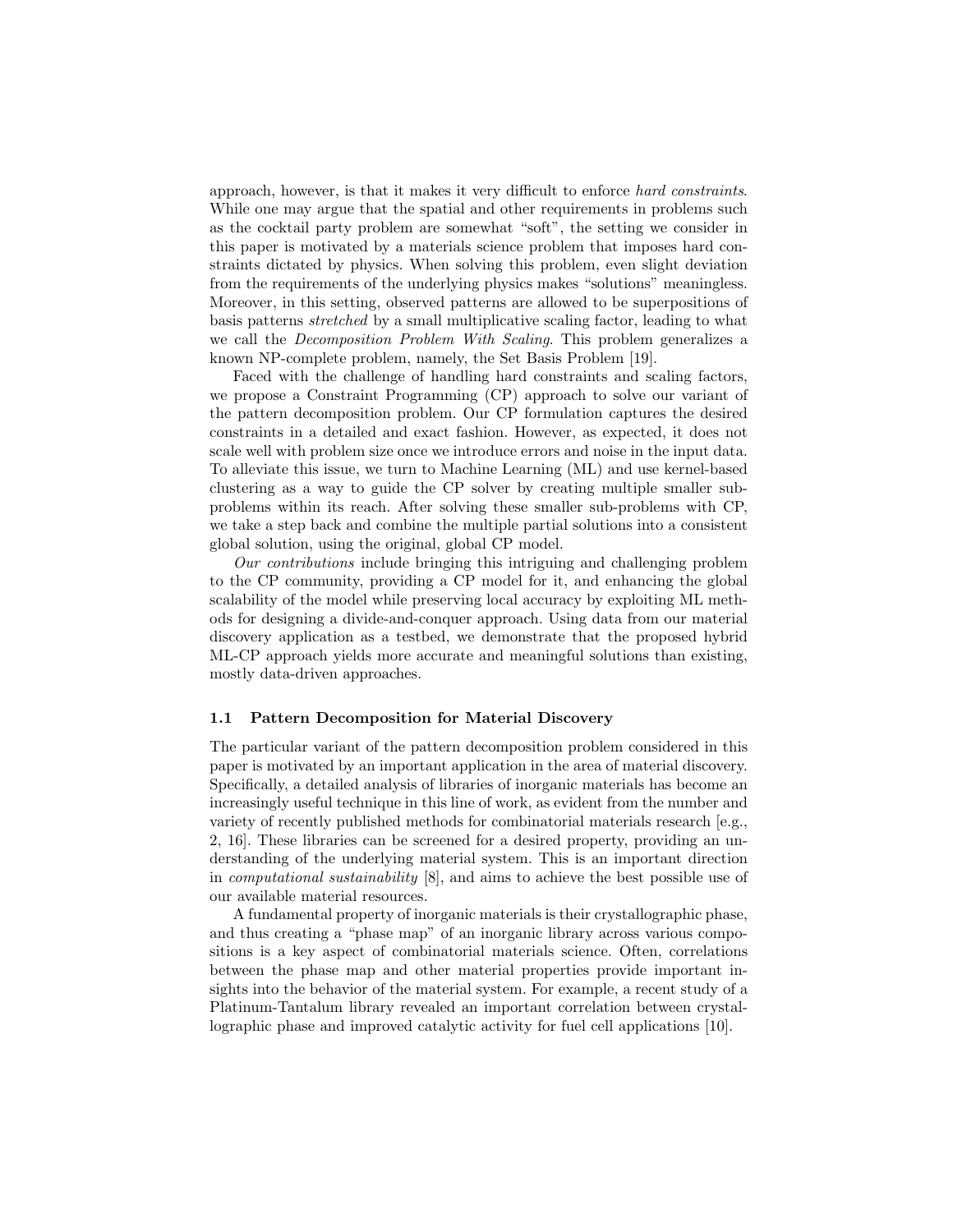The most common technique for creating such a phase map is to first use Xray diffraction to generate diffraction patterns (continuous waveforms) for sample points with different compositions. Inferring the phase map from these diffraction patterns is then done using a laborious manual inspection. Doing this automatically, without human interaction, is a long standing problem in combinatorial crystallography. Several recent algorithms have been proposed which correctly solve the phase map for limited cases [3, 4, 14, 15]. In 2007, Long et al. [15] suggested a *hierarchical agglomerative clustering* (HAC) approach which aims to cluster the observed patterns that involve the same subset of basis patterns, but relies on a manual inspection in order to discover the actual basis patterns. In a follow-up paper, Long et al. [14] applied non-negative matrix factorization (NMF), which approximates (through gradient descent) the observed diffraction patterns with a linear combination of positive basis patterns. A main limitation of both approaches lies in the assumption that peaks of a phase will always appear at the same position and with the same relative intensities in any pattern. However, the position and intensity of diffraction peaks typically scale as a function of composition due to chemical alloying. Also, these approaches are unable to enforce hard constraints such as connectivity requirements.

Our goal is to take the actual physics behind the crystallographic process (e.g., the nature of scalings in the patterns and connectivity) into account in order to design a robust and scalable method for solving this problem in the presence of experimental noise.

## 2 Problem Description

From a computational perspective, we are interested in solving the following constraint reasoning (and optimization) problem. We will define this problem over rational numbers,  $\mathbb{Q}$ , rather than reals as this ensures that the problem is within NP; if there is a solution, using rational numbers will allow us to compactly represent and verify its correctness. We will refer to a set  $P \subseteq \mathbb{Q}^+$  of positive rationals as a *pattern* over positive rational. For a scaling factor  $s \in \mathbb{Q}$ , let us define the *scaled pattern*  $sP$  as the pointwise scaled version of the pattern P, namely,  $sP = \{sp \mid p \in P\}.$ 

Informally speaking, the problem is the following. Suppose we are given a graph over N vertices and, associated with each vertex  $v_i$ , a pattern  $P_i$  consisting of a finite set of numbers. Given  $K \leq N$ , the goal is to decompose these N patterns into K patterns that form a "basis" in the following sense: each  $P_i$ must be the union of at most M scaled basis patterns (i.e., scaled versions of at most  $M$  basis patterns must *appear* at each vertex), and the subgraph formed by the vertices where the k-th basis pattern appears must be connected.

The problem, illustrated in Figure 1, is formally defined as follows:

#### Definition 1 (Problem: Pattern Decomposition With Scaling). Let

- $-G = (V, E)$  be an undirected graph with  $V = \{v_1, \ldots, v_N\},\$
- $-\mathcal{P} = \{P_1, \ldots, P_N\}$  be a collection of N patterns over a finite set  $S \subseteq \mathbb{Q}^+$ ,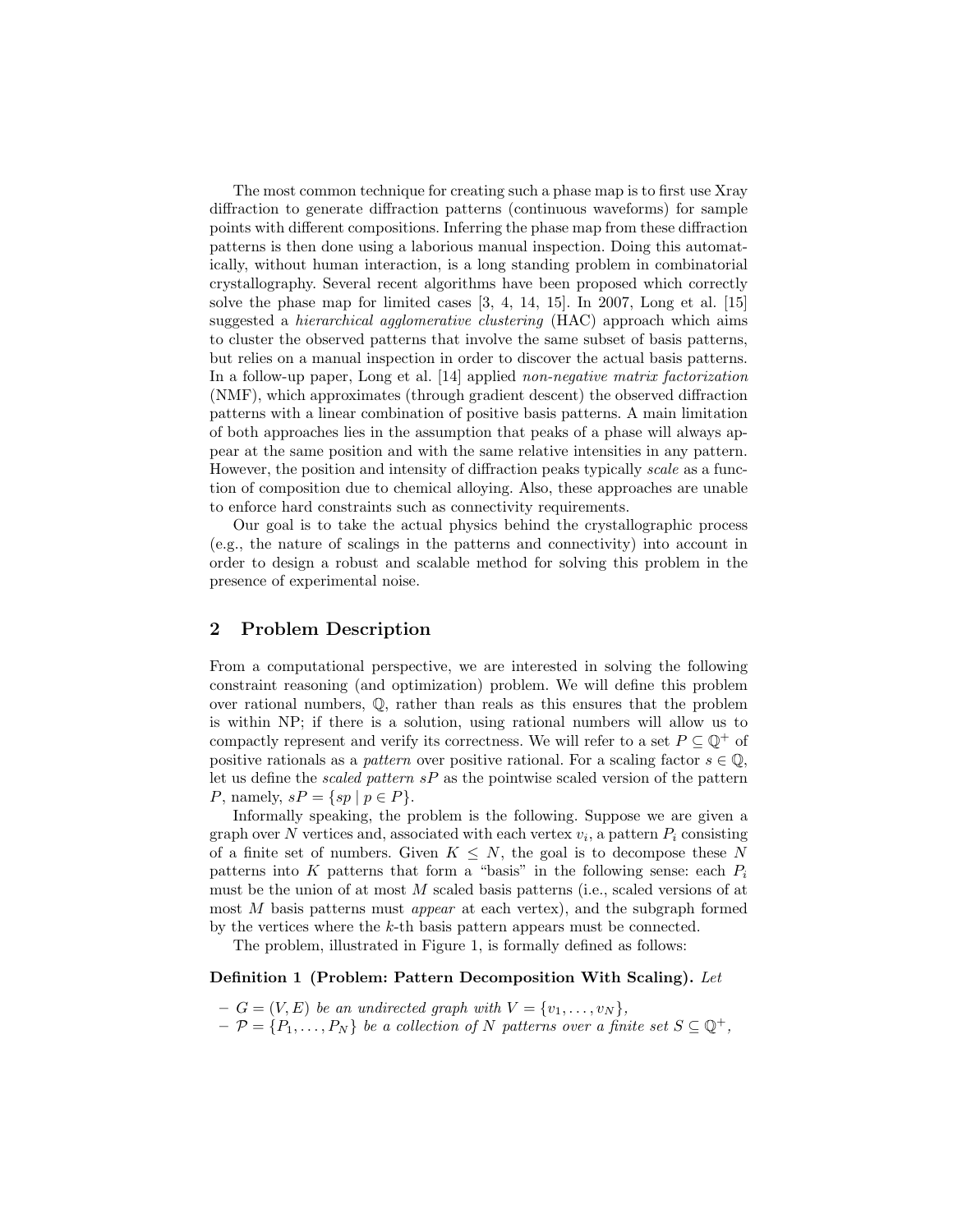|            |         |                |                                                                           | $B_1 = \{1,2,3\}$ | $B_2 = \{1,3,4\}$ |
|------------|---------|----------------|---------------------------------------------------------------------------|-------------------|-------------------|
| $v_{\tau}$ | $v_{2}$ | v <sub>z</sub> |                                                                           | $s_{11} = 7$      | $s_{12} = 0$      |
|            |         |                |                                                                           | $s_{21} = 2$      | $s_{22} = 0$      |
|            |         |                | $s_{31} = 2$                                                              | $s_{32} = 2$      |                   |
|            |         |                | $P_1 = \{1,2,3\}$ $P_2 = \{2,4,6\}$ $P_3 = \{2,4,6,8\}$ $P_4 = \{1,3,4\}$ | $s_{41} = 0$      | $s_{42} = 7$      |

**Fig. 1.** Left: Toy example illustrating Def. 1. Right: Solution for  $M = K = 2$  and  $\delta = 2$ .

 $- M \leq K \leq N$  be positive integers, and  $\delta \geq 1$  be a rational.

Determine whether there exists a collection  $\beta$  of K basis patterns over S and scaling factors  $s_{ik} \in \{0\} \cup [1/\delta, \delta]$  for  $1 \leq i \leq N, 1 \leq k \leq K$ , such that:

- (a)  $\forall i: P_i$  is the union of scaled basis patterns, i.e.,  $P_i = \bigcup_{k=1}^K s_{ik}B_k$ ;
- (b)  $\forall i$ : the number of basis patterns with a non-zero coefficient at vertex  $v_i$  is at  $most M, i.e., |\{k \mid s_{ik} > 0\}| \leq M; and$
- (c)  $\forall k$ : the subgraph of G induced by  $V_k = \{v_i \in V \mid s_{ik} > 0\}$  is connected.

Noisy Data. In practice, one may not have accurate information about the pattern  $P_i$  at each vertex  $v_i$ . Indeed, in our material discovery application to be discussed shortly, it is very common for several types of *noise* to be present in the patterns provided as input to this problem. For the purposes of this paper, we will assume that there may be false negatives in the N observed patterns, but no false positives. In other words, our models will be designed to tolerate missing elements in patterns, by relaxing the first condition in the problem definition to  $P_i \subseteq \bigcup_k s_{ik}B_k$  rather than requiring a strict equality. Note that this relaxation severely limits the propagation that a constraint enforcing this condition might be able to perform, as we can no longer remove an element from a candidate basis pattern  $B_k$  even if that element (appropriately scaled) does not appear in the observed pattern  $P_i$ . We will discuss this issue in more detail in Section 3.

Further, we will make the assumption that for every basic pattern, there is at least one recurrent element that is not missing in every observed pattern involving this basic pattern. This assumption is often quite realistic in many applications where elements of a pattern are, for example, locations of peaks in a waveform. Indeed, even though the highest peak of a given basic pattern might not be observed as the highest one in each pattern where it appears, it is quite unlikely to completely disappear due to noise.

Other Dimensions to the Elements of a Pattern. Depending on the particular application under consideration, the elements of a pattern may have associated with them other dimensions as well that an algorithm may be able to exploit. E.g., when elements correspond to "locations" of peaks in a waveform, they naturally have *height* and *width* of the corresponding peaks associated with them as well. We will use these additional dimensions, specifically height, in the material discovery application experiments in order to control the amount of tolerable error. The machine learning part of our hybrid method will also exploit height and width indirectly when computing the similarity between patterns.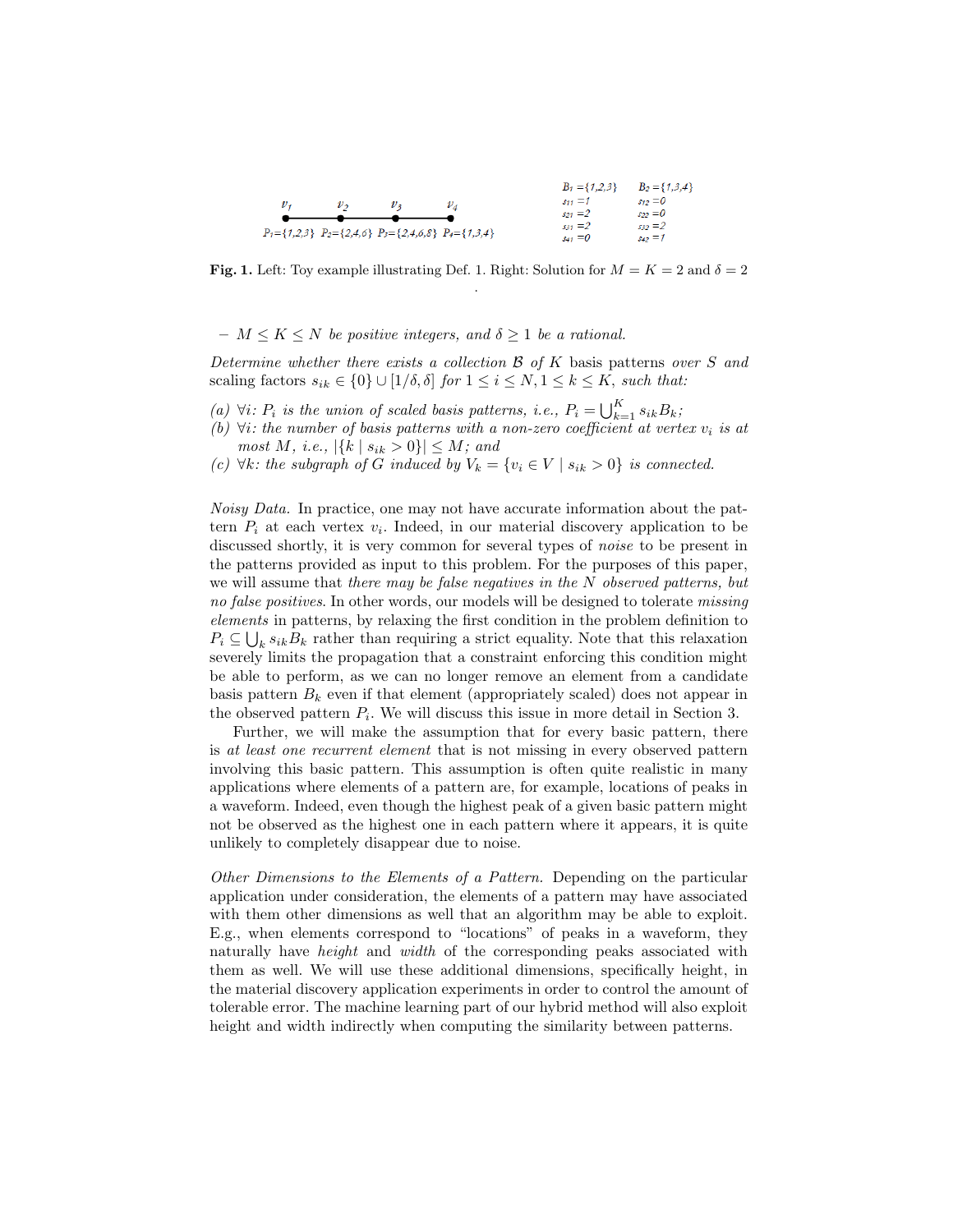

Fig. 2. Left: Pictorial depiction of the problem, showing 29 sample locations each corresponding to a composition and associated with an observed x-ray diffraction pattern. The green, blue, yellow, and red colored regions denote pure phase regions. Also shown are two mixed regions, formed by the overlap of  $\alpha + \beta$  and  $\gamma + \delta$ . Right: Multiplicative shift in waveforms as one moves from one point to an adjacent one; waveforms are shown stacked up vertically to highlight the shift.

#### 2.1 Motivating Application: Phase Identification in Materials

A combinatorial method for discovering new materials involves sputtering three metals (or oxides) onto a silicon wafer, resulting in a so-called thin film. The goal is to identify structural regions in thin films. Any location on a thin film corresponds to a crystal with a particular composition of the three sputtered metals (or oxides); a number of such locations are sampled during experimentation, as shown with black dots in Figure 2. The structural information of this crystal lattice is usually characterized by its x-ray diffraction pattern  $-$  a continuous waveform obtained by electromagnetic radiation. The resulting diffraction pattern associated with each location represents the intensity of the electromagnetic waves as a function of the scattering angle of radiation (see Figure 2).

The pattern observed at any location is often a superposition of a number of basis patterns, known as phases, possibly stretched by a small multiplicative scaling factor; the shifts are depicted in the right panel of Figure 2 where adjacent lines correspond to waveforms observed at adjacent locations. In other words, a thin film involves a small number of basic crystallographic phases, and the crystal corresponding to each sampled location lies either in a pure region comprising of just one phase, or a mixed region made from a superposition of multiple, possibly stretched phases (e.g., the waveform shown in the middle of the left panel of Figure 2 is the superposition of the ones shown above and below it).

Given the diffraction patterns at  $N$  sampled locations, the problem is to compute the most likely phase map, i.e., the set of phases that are involved at any location of the thin film and in which proportion. A sub-problem, often considered in the literature [e.g., 15], is to cluster the sampled locations such that locations in each cluster are superpositions of the same subset of phases.

When three metals are used for this experiment, the result is referred to as a ternary diagram. A physical constraint in a ternary diagram is that independent of the total number of phases present, the number of phases that may appear at any given location is at most 3. Furthermore, if 3 phases do appear at a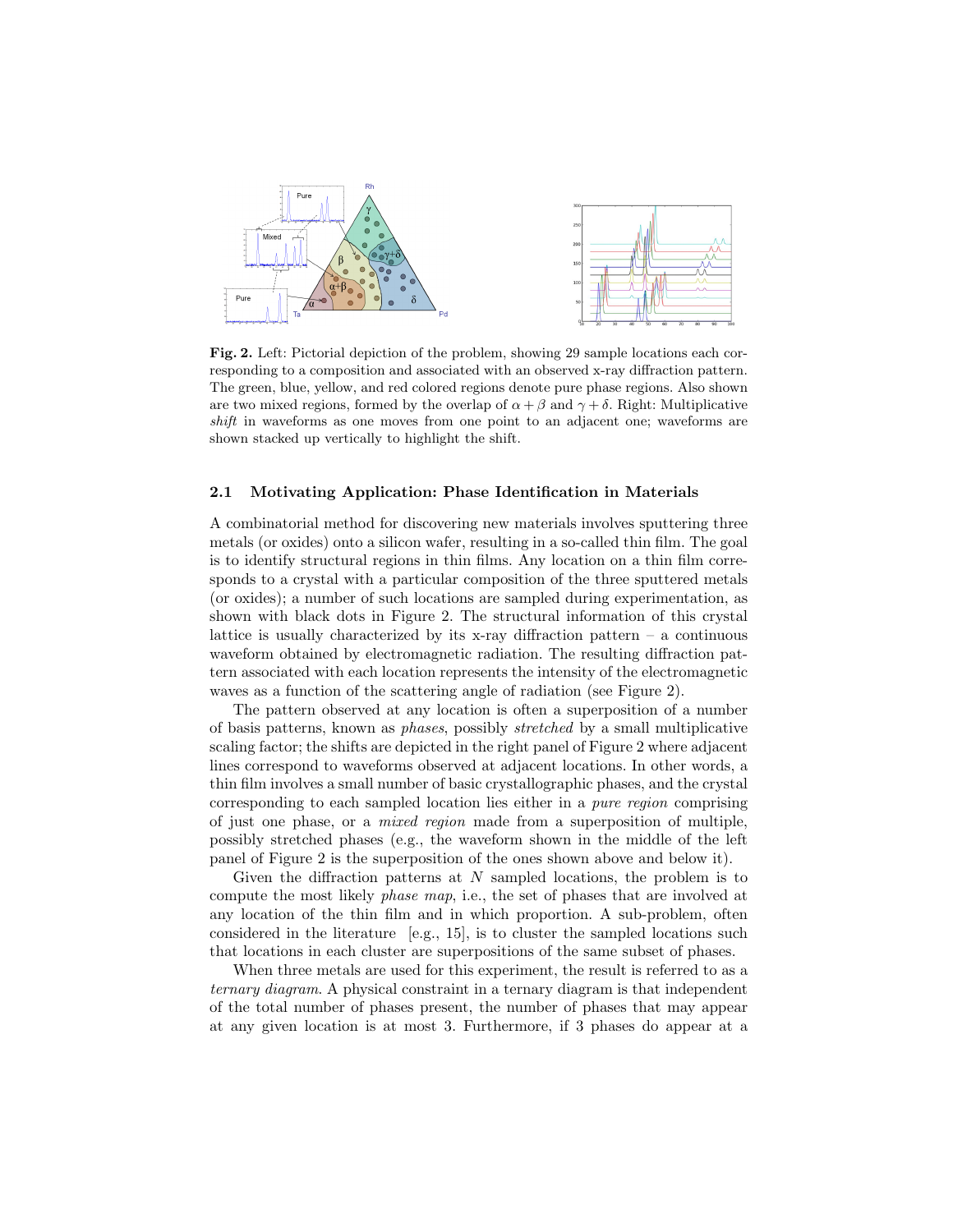location, then it does not leave any degree of freedom for the aforementioned shifts to happen, i.e., only pure regions or mixed regions comprising 2 phases exhibit shifting.

We can cast this problem as the Pattern Decomposition With Scaling problem discussed earlier, with an additional constraint enforcing scaling factors to be precisely 1 when 3 phases appear at a location. The idea is to pre-process these x-ray diffraction patterns by performing peak detection, for which reliable techniques are available in the context of materials science. This results in a finite set of scattering angles – a pattern in our earlier notation – at which peaks are observed at a given sampled location. Specifically, N is the number of sampled locations, G is obtained by Delaunay triangulation over the sampled points based on their given x-y coordinates on the thin film,  $\mathcal P$  is the set of such patterns associated with each location,  $M = 3$ ,  $\delta$  is typically 1.15 (i.e., allowing shifts by a maximum scaling factor of  $15\%$ ), K is the number of underlying phases or basis patterns we are interested in discovering. Without loss of generality, we fix S to be the set of all scattering angles (i.e., pattern elements) at which a peak is observed in the sampled locations.

In general, the goal from a material discovery perspective is two-fold: explain the diffraction patterns observed at the  $N$  locations with the fewest number  $K$ of phases, while also minimizing the error resulting from missing peaks and other noise in the data. We will assume for the purposes of this paper that although we might miss some peaks (i.e., false negatives), the scattering angle where we do observe a peak is accurate (i.e., no false positives). Given the small range of K in reality (typically 5-8), we will take  $K$  to be a parameter of the problem and attempt to minimize error introduced due to missing peaks. As a practically relevant objective function, we use the sum of the estimated heights of missing peaks. Note that "heights" and "peaks" are not part of the formal definition of the satisfaction problem, Pattern Decomposition With Scaling. Nonetheless, this data is readily available for this material discovery application and we use it to enhance the problem with a realistic objective function. In fact, when discussing the machine learning part to boost scalability, we will use for computing "similarity" between locations not only the scattering angles where peaks appear but also a discretized version of the complete waveforms.

#### 2.2 NP-Completeness

In order to prove that the Pattern Decomposition With Scaling problem as defined above is NP-hard, we simplify it in three steps to what is called the Set Basis Problem, which is known to be NP-complete. First, let  $M = K$ , i.e., allow the  $K$  basis patterns to appear at any vertex. Second, let the underlying graph G be a clique, thereby trivially satisfying the third condition in the problem definition (subgraph connectivity). Finally, let  $\delta = 1$ , thereby forcing all scaling factors  $s_{ij}$  to be either 0 or 1. With these three modification steps, our problem simplifies to what is known in the literature as the Set Basis Problem, defined as follows and known to be NP-complete [19]: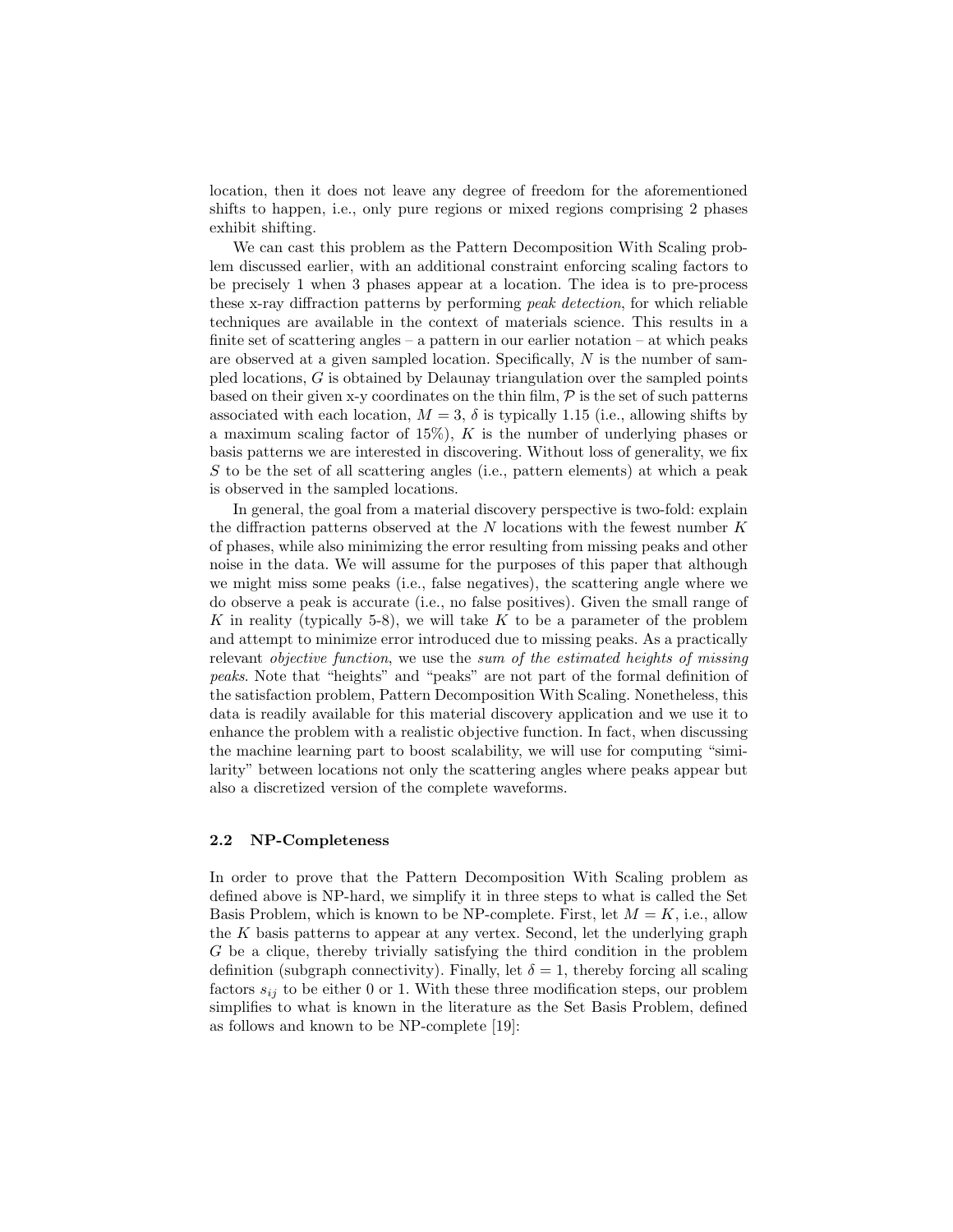**Definition 2** (Set Basis Problem [19]). Given a collection  $\mathcal{P} = \{P_1, \ldots, P_N\}$ of N subsets of S and an integer K satisfying  $2 \leq K \leq N$ , is there a collection B of K subsets of S such that for all  $1 \leq i \leq N$  there exist  $\mathcal{B}_i \subseteq \mathcal{B}$  such that  $P_i = \bigcup_{B \in \mathcal{B}_i} B$ ?

To see that the Pattern Decomposition With Scaling problem is within NP, we observe that given a candidate solution to the problem, namely a collection B of K subsets of S and scaling factors  $s_{ik} \in \mathbb{Q}$  for  $1 \le i \le N, 1 \le k \le K$ , one can easily verify in polynomial time that all requirements of the problem are satisfied. Note that defining the problem over Q rather than the reals ensures that if an instance has a solution, then there is also one with all  $s_{ik} \in \mathbb{Q}$ , allowing succinct representation and efficient verification of a candidate solution.

Together, these imply that this problem is NP-complete.

## 3 A Constraint Programming Formulation

We first describe a CP formulation of this problem assuming no errors, i.e., no missing elements in patterns nor experimental noise in the element value. A natural way to encode this problem is to have one variable for each element of each of the  $N$  patterns indicating which of the  $K$  basic patterns "explains" this element. This formulation, however, results in too many variables and also fails to account for overlaps, i.e., that an element of an observed pattern may in fact be explained by multiple basic patterns (since we take the union of basic patterns in the problem definition). An alternative formulation can try to analyze the  $N$  given patterns to identify which elements are shared between neighboring vertices of  $G$ , and use this as a basis for creating basis patterns. This formulation too results in too many variables and constraints. We present below a formulation that proved to be the most successful. This formulation explicitly uses the underlying basis patterns as the central variables, and merges sets of large numbers of constraints into global ones in order to reduce memory consumption.

In a preprocessing step, we compute the set  $r_{ij}$  as  $P_i$  normalized by its  $j^{th}$ element. For example, if  $P_5$  corresponds to  $\{1, 2, 4\}$ , then  $r_{5,2}$  becomes  $\{1/2, 1, 2\}$ .

**Variables.** We model whether a basis pattern k is present in a pattern  $P_i$  using a decision variable  $p_{ki}$ . According to the assumption mentioned in Section 2, there is at least one element of any basis pattern that appears in all sample points in which this basis pattern is present. As a result, if we use this element as a normalizing one, the set of elements of this basis pattern becomes the same in all of these sample points. We represent the normalizing element of basis pattern  $k$  in sample point  $P_i$  as  $p_{ki}$ , whose domain is  $\{0, 1, ..., |P_i|\}$  and where value 0 denotes that basis pattern  $k$  is not present in pattern  $P_i$ . Furthermore, *auxiliary Boolean variable*  $a_{ki}$  indicates whether basis pattern k appears in  $P_i$  while *auxiliary set variable*  $q_k$  represents the normalized elements of pattern k and initially ranges over all possible scaled elements. The domain representation used for the  $q_{ik}$ variables is the classical subset-bound, yet more advanced representations ([see eg. 7, 11]) might further enhance the model.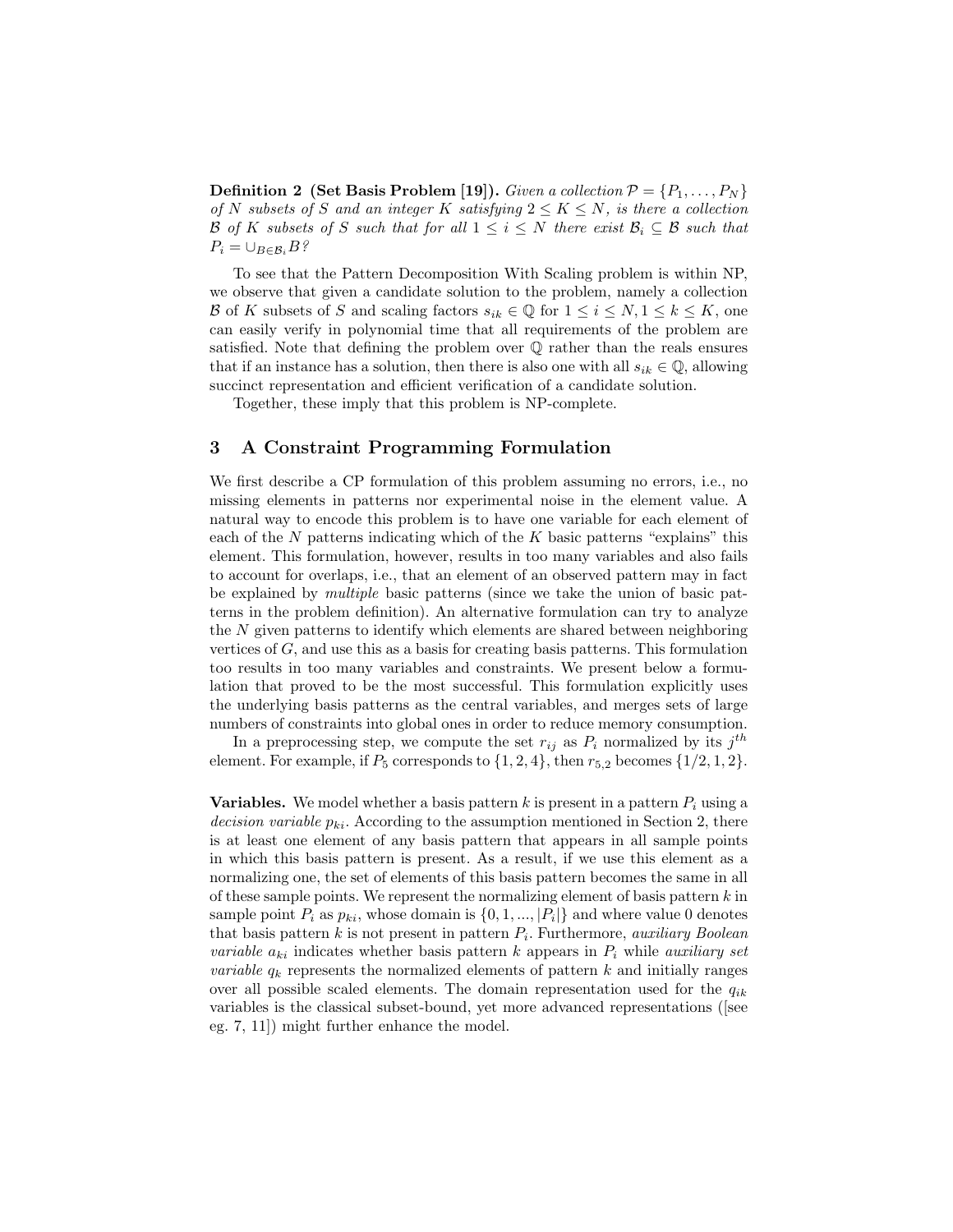Constraints. We first express the relationship between the auxiliary variables  $a_{ki}$  and the decision variables  $p_{ki}$  as follows:

$$
(a_{ki} = 0) \iff (p_{ki} = 0) \qquad \forall 1 \le k \le K, 1 \le i \le n \qquad (1)
$$

At this point, we can directly enforce that a pattern has to be composed of at least one basis pattern, and at most M:

$$
1 \le \sum_{s=1}^{K} a_{si} \le M \qquad \forall 1 \le i \le n \tag{2}
$$

Next, anytime a pattern  $P_i$  involves a particular basis pattern  $k$ , every element of  $k$  has to match one of the normalized elements of  $P_i$ . Formally:

$$
(p_{ki} = j) \Rightarrow (q_k \subseteq r_{ij}) \qquad \forall 1 \le k \le K, 1 \le i \le n, 1 \le j \le |P_i| \qquad (3)
$$

Nonetheless, in order to fully determine  $q_k$  from the  $p_{ki}$ 's, we require that all elements of a pattern appear in one of the basis patterns that compose this point. First, if a pattern is made of only one basis pattern, their elements should be identical, up to a scaling factor. It means that if  $p_{ki}$  is set to be equal to j, then  $r_{ij}$  also has to be a subset of  $q_k$ . Second, if a pattern  $P_i$  is made of two basic patterns k and k', then every element of  $P_i$  has to appear in  $q_k$  or in  $q'_k$ , when normalized by their respective scaling factor. The first case translates into:

$$
(p_{ki} = j \land \sum_{s=1}^{K} a_{si} = 1) \Rightarrow (r_{ij} \subseteq q_k) \qquad \forall \ 1 \leq k \leq K, 1 \leq i \leq n, 1 \leq j \leq |P_i| \qquad (4)
$$

while the second one entails the following equation:

$$
(p_{ki} = j \land p_{k'i} = j' \land \sum_{s=1}^{K} a_{si} = 2) \Rightarrow (member(r_{ij}[j''], q_k) \lor member(r_{ij'}[j''], q_{k'}))
$$
  

$$
\forall 1 \le k, k' \le K, 1 \le i \le n, 1 \le j, j', j'' \le |P_i| (5)
$$

Similarly, we derive constraints for points that are made of  $q$  basis patterns, where  $3 \leq g \leq M$ . Then, we guarantee that the scaling factors of a basis pattern belong to a valid range. For two patterns to be composed of the same basis pattern, these constraints require that the two respective normalizing elements are not too far apart in the pattern. This step relies as well on a preprocessing step of the data, in order to compute the relative distances and to post the required constraints. For a given  $\delta \geq 1$ , we consider that this preprocessing step yields a set  $\Phi = \{(i, j, i', j') \mid \frac{P_i[j]}{P'_i[j']} < 1/\delta \vee \frac{P_i[j]}{P'_i[j']} > \delta, i < i'\}$  of pairs of elements that do not satisfy this property (typically  $\delta \leq 1.15$ ). It yields:

$$
(p_{ki} = j) \Rightarrow (p_{ki'} \neq j') \qquad \forall 1 \leq k \leq K, (i, j, i', j') \in \Phi
$$
 (6)

Finally, we implement a special-purpose global constraint, called basisPattern-Connectivity which maintains the set of basis patterns in every connected component. Formally, if  $a_{ki_1} = 1$  and  $a_{ki_t} = 1$ , then there exists an undirected path  $i_1 \rightarrow i_2 \cdots \rightarrow i_t$  such that  $a_{ki_u} = 1$  for all  $1 \le u \le t$ . We could perform propagation based on component and bridge information [see 13, 17], however in practice this extra filtering does not seem to justify the added overhead for our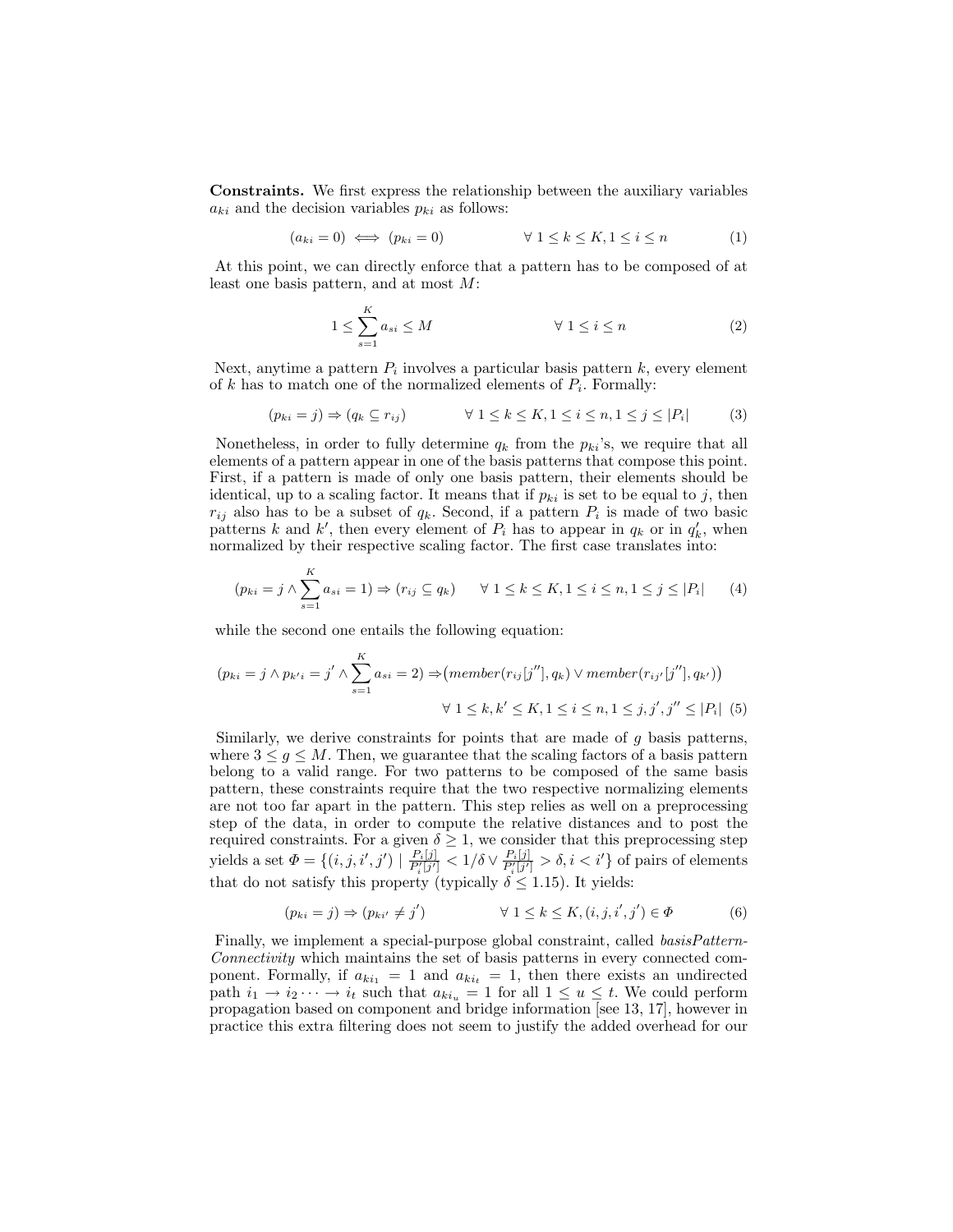particular problem setting. Instead we simply make sure that the aforementioned statement is not violated. We define this constraint as:

$$
basisPatternConnectivity(\{a_{ki}|1 \le i \le n\}) \qquad \forall 1 \le k \le K \qquad (7)
$$

During search, the branching variables are the  $p_{ki}$ s. The variable ordering using an arbitrary BFS on  $G$  to statically order the vertices  $v_i$ , and dynamically select k such that a neighbor of  $v_i$  has set its phase k, proved to be the most successful.

Symmetry Breaking. In order to break symmetries, we systematically assign either an already existing basis pattern or the lowest one available. This means that for example, given the three basis patterns  $q_1$ ,  $q_2$  and  $q_3$ , and considering a new pattern  $P_i$ , the variables  $p_{5,i},...,p_{K,i}$  must be assigned value 0. This is reminiscent, for example, of work on the *Steel Mill Slab Design* [12].

#### 3.1 Handling Errors and Noisy Data

In order to handle missing elements, we adapt constraints (3) to allow for elements of  $q_k$  not to appear in  $P_i$ , even if the sample point  $P_i$  involves basis pattern k. Therefore, the propagation of constraints (3) gets weaker, as we can no longer filter out an element of  $q_k$  that is anomalously missing from a sample point (see following section). Also, to avoid a trivial solution in which all possible elements belong to  $q_k$ , we introduce an optimization objective that aims to minimize either the overall number of missing elements or the overall relative importance of the missing elements. The importance of an element is application specific, and in the case of our motivating application, a natural way to penalize for a missing peak is to consider its inferred height: the higher the missing peak, the worse the solution. Finally, note that handling missing elements does not affect constraints (4) nor (5), as we do not allow for false positives.

Also, in order to account for noise, we introduce a precision value that represents how far off an observed value can be from its true one. Thus, in constraints (3) to (5), when checking whether an element belongs to a set, we use this precision to assess whether the element appears as a slightly different value.

#### 3.2 Limitations of the Pure CP Approach: Scaling

Although this CP model captures the details of the problem very well, it scales very poorly – especially when errors are introduced in the data in terms of missing peaks. In Table 1, we show the running time of the CP model on (small) instances of various sizes from our material discovery application. Experiments were conducted using IBM ILOG CP Solver version 6.5 deployed on 3.8 GHz Intel Xeon machines with 2GB memory running Linux 2.6.9-22.ELsmp. The time limit used was 1,200 seconds. The observed patterns in each of these instances can, in reality, be explained by  $K = 6$  basic patterns. We create simpler versions of the problem by fixing some of these basic patterns as a partial solution, leaving  $K' \in \{0, 1, \ldots, 6\}$  unknown basic patterns, for each of which we have a row in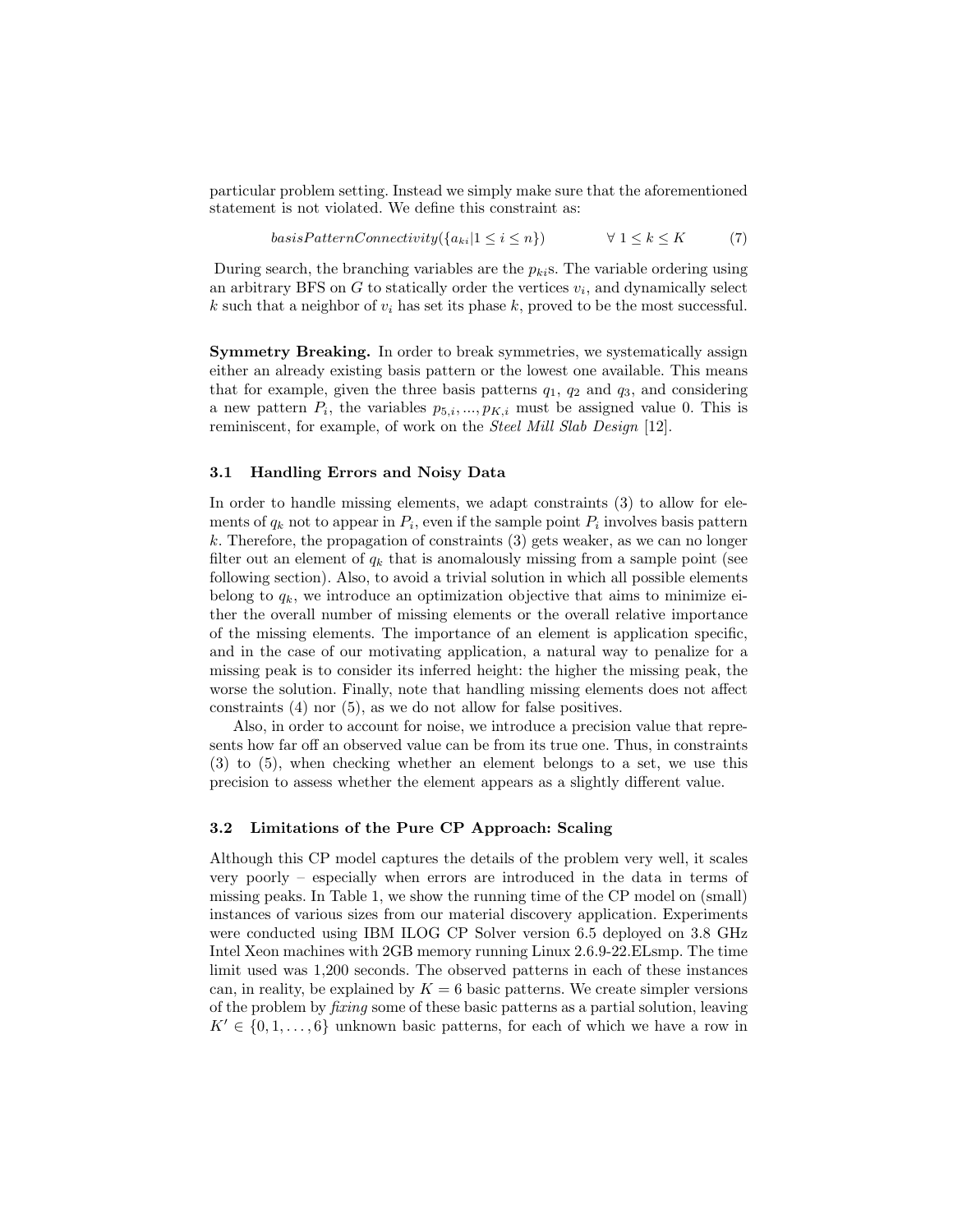Table 1. Scaling of the pure CP model, without errors (pure) and with errors. Rows: num. of unknown basic patterns. Cols: num. of observed patterns. Timeout 1,200 sec.

|          | $N=10$ |                          | $N=15$ |        | $N=18$ |                          | $N=28$ |        | $N = 219$ |        |
|----------|--------|--------------------------|--------|--------|--------|--------------------------|--------|--------|-----------|--------|
|          | pure   | errors                   | pure   | errors | pure   | errors                   | pure   | errors | pure      | errors |
| $K'=0$   | 0.0    | 0.0                      | 0.0    | 0.0    | 0.0    | 0.1                      | 0.0    | 0.1    |           | 3.5    |
| $K'=1$   | 0.0    | 0.1                      | 0.0    | 0.1    | 0.0    | 0.3                      | 0.1    | 0.4    | 115.3     | 343.2  |
| $K'=2$   | 0.0    | 0.2                      | 0.0    | 0.3    | 1.0    | $\sim$                   | 1.4    | -      |           |        |
| $K'=3$   | 0.5    | 717.3                    | 0.5    |        | 384.8  | $\overline{\phantom{a}}$ | 276.0  | --     |           |        |
| $K'=4$   | 668.5  | $\overline{\phantom{a}}$ | 824.2  | ___    |        | _                        |        | --     |           |        |
| $K' = 5$ |        |                          |        |        |        | _                        |        | --     |           |        |

the table  $(K' = 6$  is omitted as all instances timed out in this case). As we see, for all N, the instances go from being solvable in a fraction of a second to not solvable in 20 minutes extremely fast. Moreover, when errors are introduced in the form of missing peaks, the scaling behavior becomes worse. Finally, even with a very small problem size such a  $N = 10$  and the ideal case of no errors, we cannot solve for all 6 (or even 5) basic patterns. It becomes evident that we need a methodology that can allow us to scale to instances of realistic sizes (e.g., over 100 patterns and with  $K' = 6$ ). This will be the subject of the rest of this paper.

## 4 Boosting Scalability: Exploiting Kernel-Based Clustering to Guide the CP Formulation

The CP approach discussed thus far attempts to accurately solve the full problem under certain assumptions and, as we saw, fails to scale up to instance sizes of interest as soon as errors are introduced. We discuss in this section how we can leverage ideas from machine learning (ML), specifically kernel-based similarity measures and clustering, in order to make the problem solving task easier for the CP formulation. This integration of the two approaches is inspired by their complementary strengths: While CP techniques are excellent at enforcing detailed constraints at a local level, data-driven ML methods are more robust to noise and good at recognizing global patterns of similarity.

The integration uses the following 4-step "divide-and-conquer" process:

- i. use kernel methods to analyze the patterns  $P_i$  at a global scale in order to compute a robust similarity measure between pairs of patterns;
- ii. use clustering with this similarity measure to "over-segment" the  $N$  vertices into J clusters and choose a set  $V^{(j)}$  of vertices associated with each cluster based on their distance to the cluster centroid; the vertices in these  $V^{(j)}$  are expected to be explained by the same subset of basis patterns;
- iii. solve the CP formulation, without the connectivity constraint, on the subgraph induced by the vertices in each  $V^{(j)}$  to obtain a partial solution defined by a collection of basis patterns  $\mathcal{B}^{(j)}$  each of size at most M; and
- iv. glue the basis patterns  $\mathcal{B}^{(j)}$  found for the J sub-problems together using a global CP formulation in order to obtain the full set  $\beta$  of K basis patterns.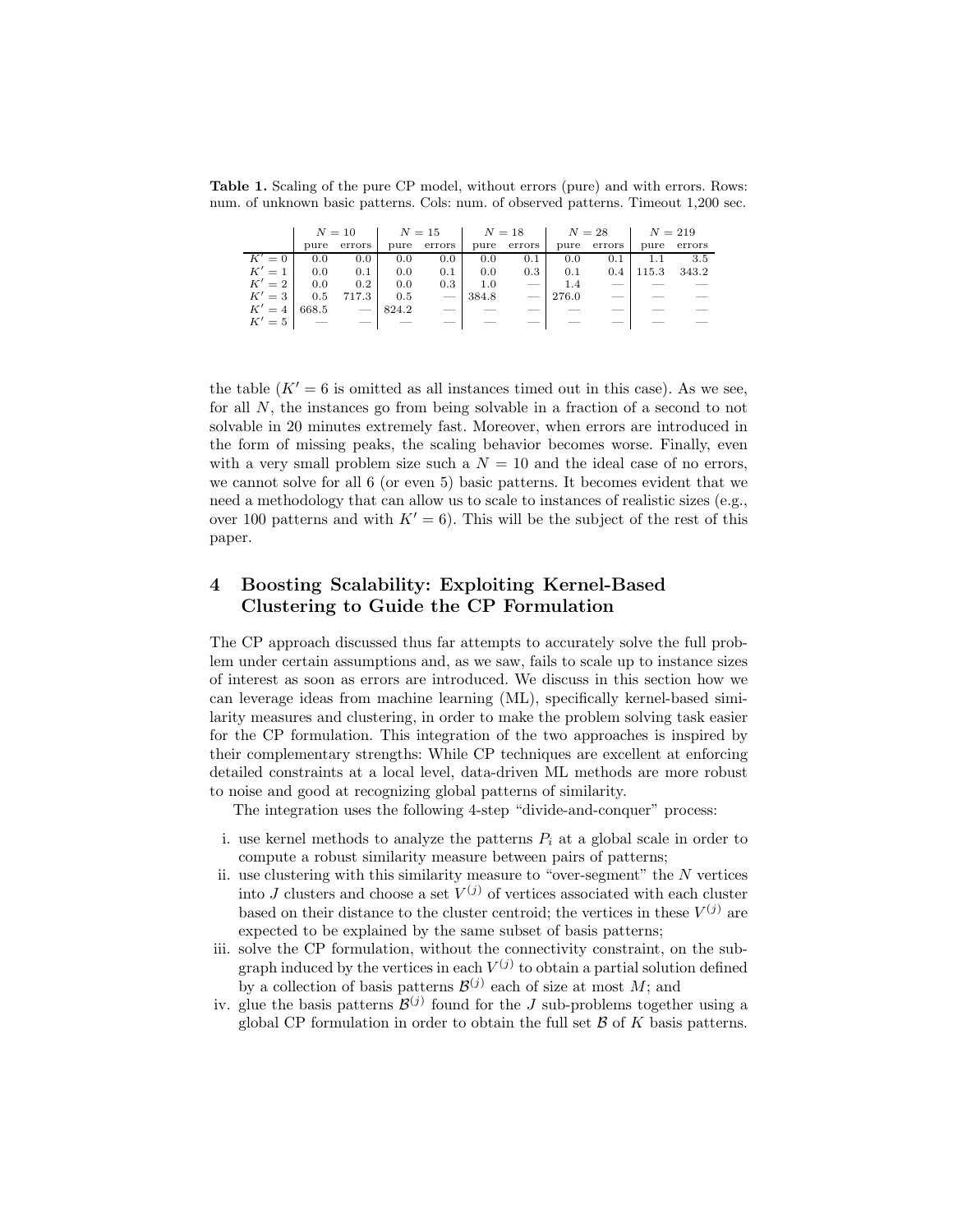#### 4.1 Kernels as Robust Similarity Measures

Assuming  $D$  is an upper bound on the number of elements in each input pattern, we will think of the N input patterns as the input dataset  $\mathbf{X} \in \mathbb{Q}^{N \times D}$  where each of the  $N$  patterns is represented by its  $D$  "features" in the  $D$ -dimensional space. One can model rich, non-linear relationships between the  $D$  base features by instead representing the  $N$  patterns in a much larger feature space, one of dimension  $L \gg D$ . Thus, instead of modeling non-linear relationships directly in D dimensions, one achieves the same effect more easily by still modeling linear relationships but in a much higher dimensional space, using an expanded feature representation  $\phi(\mathbf{X}) \in \mathbb{Q}^{N \times L}$ .

The problem, of course, is that explicitly constructing this L-dimensional space and working in it can be computationally prohibitive. Kernel methods solve this issue by allowing us to directly model the desired inner product, i.e., the "similarity" measure,  $\langle \phi(\mathbf{X}), \phi(\mathbf{X}) \rangle$ , and reduce the dimensionality we must deal with while leaving open, in principle, the possibility of even an infinitedimensional underlying feature expansion ( $L = \infty$ ). Note that this inner product computation results in the construction of a symmetric positive semi-definite  $N \times N$  matrix, independent of the dimension L of the much expanded feature space. This matrix is known as the *kernel*.

Typically used generic kernel functions include the linear or cosine kernel  $\mathbf{x}_i^{\mathsf{T}} \mathbf{x}_j$ , the polynomial kernel  $(\mathbf{x}_i^{\mathsf{T}} \mathbf{x}_j + 1)^k$  of degree k, and the *Gaussian* or *radial* basis function (RBF) kernel  $\exp(-\frac{||\mathbf{x}_i - \mathbf{x}_j||^2}{2\sigma^2})$ . Two specific material-discovery characteristics, however, pose a big challenge when computing similarity between x-ray diffraction waveforms – the inherent peak shifts (with multiplicative scaling) and varying peak intensity or height levels. This is especially true in cases where the presence of small peaks indicates a novel phase and the existence of a new crystal structure. In order to address this we propose to use the dynamic time warping technique [18] to construct a global alignment kernel. Such a kernel was recently used successfully in the context of Bayesian classification [6]. The idea is to construct a kernel from minimum-cost alignment of two sequences

 $\mathbf{x}_i, \mathbf{x}_j$  based on DTW:  $\mathbf{k}_{\text{DTW}}(\mathbf{x}_i, \mathbf{x}_j) = \exp\big(-\frac{||\mathbf{c}_i - \mathbf{c}_j||^2}{2\sigma^2}\big)$  $\frac{c_{j||}}{2\sigma^2}$ ) where  $c_i$  is the *i*<sup>th</sup> row of the minimum-cost alignment matrix. We refer the reader to Damoulas et al. [6] for further details.

#### 4.2 Clustering and Sample Selection

Having constructed the kernel matrix capturing similarity between the patterns at the  $N$  vertices of our underlying graph  $G$ , we now seek to create small subsets  $V^{(j)}$ ,  $1 \leq j \leq J$ , of the vertices such that all vertices within each  $V^{(j)}$  are the unions of the same subset of basis patterns, scaled appropriately. The subproblems induced by these small subsets will be passed on to the CP model to be solved exactly to discover the basic patterns appearing in each of these subsets. Therefore, we would ideally like these subsets to be small enough to be solvable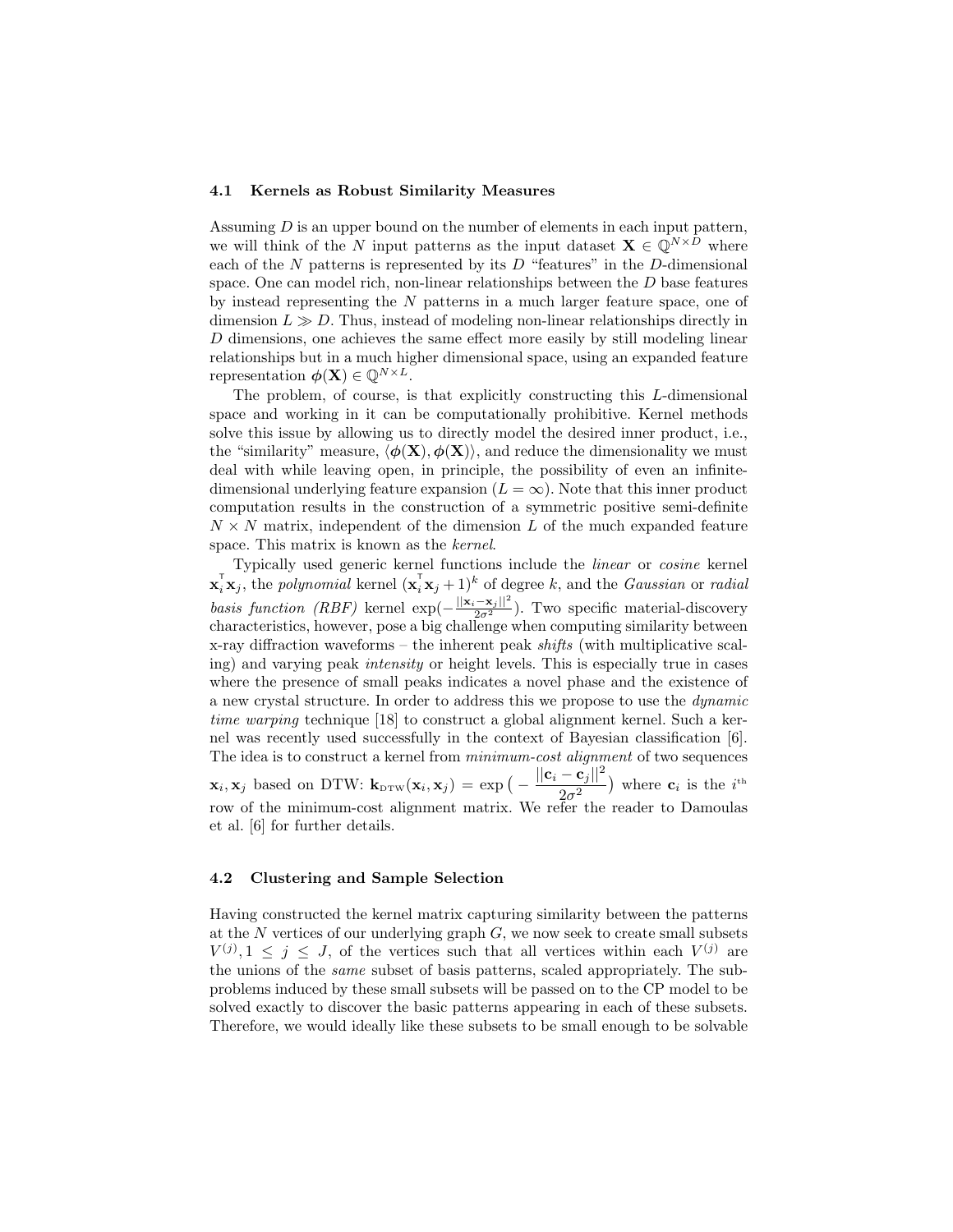by the CP model, and at the same time large enough so that if there is shifting involved, the corresponding scaling factor can be recovered by the CP model.

To this end, we use k-means algorithm [5] with multiple initializations (centroids of clusters) and the Euclidean distance  $d(\mathbf{k}_i, \mathbf{k}_j) = \left(\sum_{n=1}^{N} (k_{in} - k_{jn})^2\right)^{1/2}$ as metric. We over-segment the kernel by choosing a large number of clusters when performing k-means. The final proposed vertices,  $V^{(j)}$ , are chosen from within each cluster based on their proximity to the cluster centroid.

### 4.3 Scaling CP: Solving Sub-Problems and Fusing Solutions

Assuming the vertices of  $V^{(j)}$  are the unions of the same subset of basis patterns, we know by definition of the problem that at most  $M$  basis patterns compose all the patterns of these vertices. Therefore, this is in fact a pattern decomposition problem with scaling by itself, where  $N = |V^{(j)}|$  and  $K = M$ . If this subproblem is within the reach of the CP model (cf. Section 3.2), then we will have uncovered M of the initial K basis patterns. Otherwise, or if our previous assumption about the vertices of  $V^{(j)}$  turns out to be wrong, the CP model will simply not be able to solve the instance, and will then consider the next cluster of points. Hence, every cluster may provide up to M basis patterns and contribute to a pool of basis patterns. After taking care of redundancy within this pool (which, is in the worst case, exponential in  $M$ ), the pool is made of at most K basis patterns, and is used to initialize the basis patterns of the global CP model, thus typically becoming a much simpler problem (again, cf. Section 3.2).

## 5 Empirical Validation

In order to evaluate the performance of the hybrid method described above, we use our material discovery application as the testbed. As discussed in Section 3.2, the pure CP approach suffers from very poor scaling. On the other end, datadriven approaches such as non-negative matrix factorization (NMF) used in the literature  $[14]$  for such problems suffer, as we will show, from low accuracy – to the point that "solutions" found by them for material discovery instances can be meaningless. Our hybrid method avoids both of these extreme kinds of failures, in scaling and in accuracy.

Instance Generation. We use the same underlying known phase map for the Al-Li-Fe system [1] that was used for the instances discussed in Section 3.2. Specifically, this is a ternary system composed of 6 phases or basis patterns,  $\alpha, \beta, \gamma, \delta, \epsilon$ , and  $\zeta$ ; see Figure 3 for a pictorial depiction. These 6 phases appear together at various locations in the "triangle" in different combinations to generate 7 mixed regions, such as  $\{\alpha, \delta\}, \{\alpha, \gamma, \delta\}$ , etc. Recall that each location in the ternary diagram corresponds to a certain composition of the three constituent elements, in this case Al, Li, and Fe and these compositions can be sampled at various granularities. For the rest of this paper, we will focus on a realistic instance size, 219, and a smaller instance size, 91.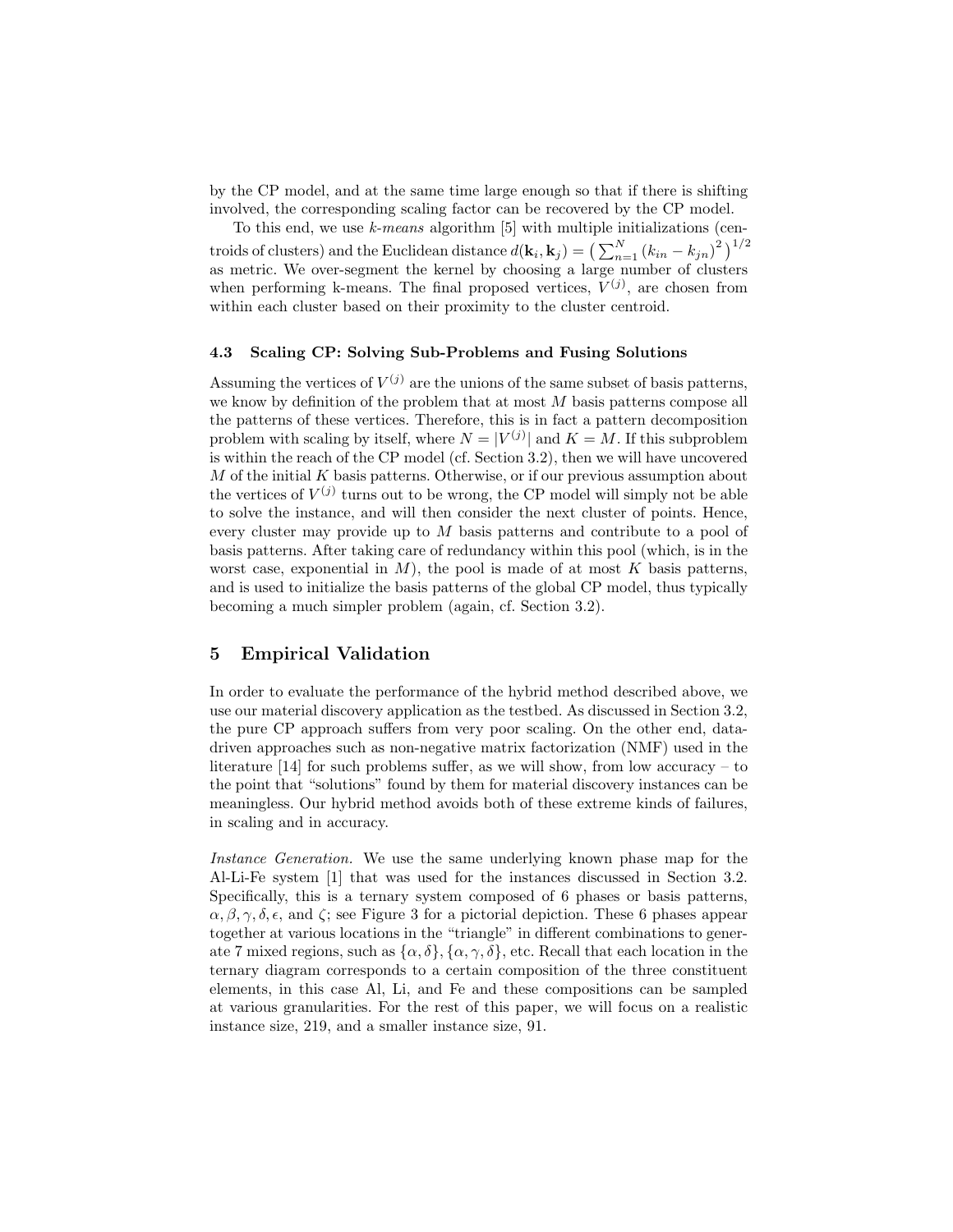

Fig. 3. Ternary system composed of Al, Li, and Fe.

Fig. 4. DTW-Gaussian kernel as a similarity measure. Left:  $N = 91$ . Right:  $N = 219$ .

For these instances, we generated synthetic x-ray diffraction data by starting with known diffraction patterns of constituent phases from the JCPDS database [1] with parameters reflecting those of a recently developed combinatorial crystallography technique [9]. This diffraction data was then converted into a set of peaks to generate discrete patterns with typically 20-30 peaks. The effect of experimental noise on the inability to detect low-intensity peaks was simulated by the random removal of Gaussian peaks from the synthetic data with probability proportional to the square of the inverse peak height. The total heights of the peaks removed was provided as a parameter for instance generation. This noise model intends to legitimately reflect not only the true underlying physics (e.g., overlapping peaks), but also experimental imperfections of the thin film on which the metals/oxides are sputtered during experimentation.

Results. All experiments were conducted on the same machine and using the same CP solver as in Section 3.2. We first used the DTW-Gaussian kernel as a measure of similarity between sampled locations. Figure 4 depicts the resulting similarity matrix for  $N = 91$  and 219; the latter is admittedly hard to understand visually because of too fine a granularity. A point  $(x, y)$  in this symmetric matrix is depicted as white if  $x$  and  $y$  are deemed to be similar, and 0 otherwise; e.g., the main diagonal, representing  $(x, x)$  similarity, is white. A similarity matrix such as this is generally considered to be good if areas within it have clear rectangular boundaries, thus identifying small groups of points that are similar to each other but different from the rest of the points. Compared to other standard kernels, we found this DTW-Gaussian kernel to perform the best.

Starting with this kernel as the similarity measure, we used k-means clustering to obtain 50 clusters and asked for 4 points closest to the resulting cluster centroids to generate 50 very small sub-problems for the CP model. Note that these 50 sub-problems are not necessarily disjoint. We then solved each subproblem with a corresponding CP model (without the connectivity constraint, as mentioned earlier), each of which was either easily solved (average 0.4 sec) when feasible or discarded after 30 seconds if no solution was found in that time. Note that we need to solve a sub-problem this way first for  $M = 1$  and then for  $M = 2$ , which takes 60 seconds in the worst case. When solved, each of them identified 1 or 2 basic patterns or phases; recall that the sub-problem data is insufficient to distinguish between 1 and 3 basic patterns. In the final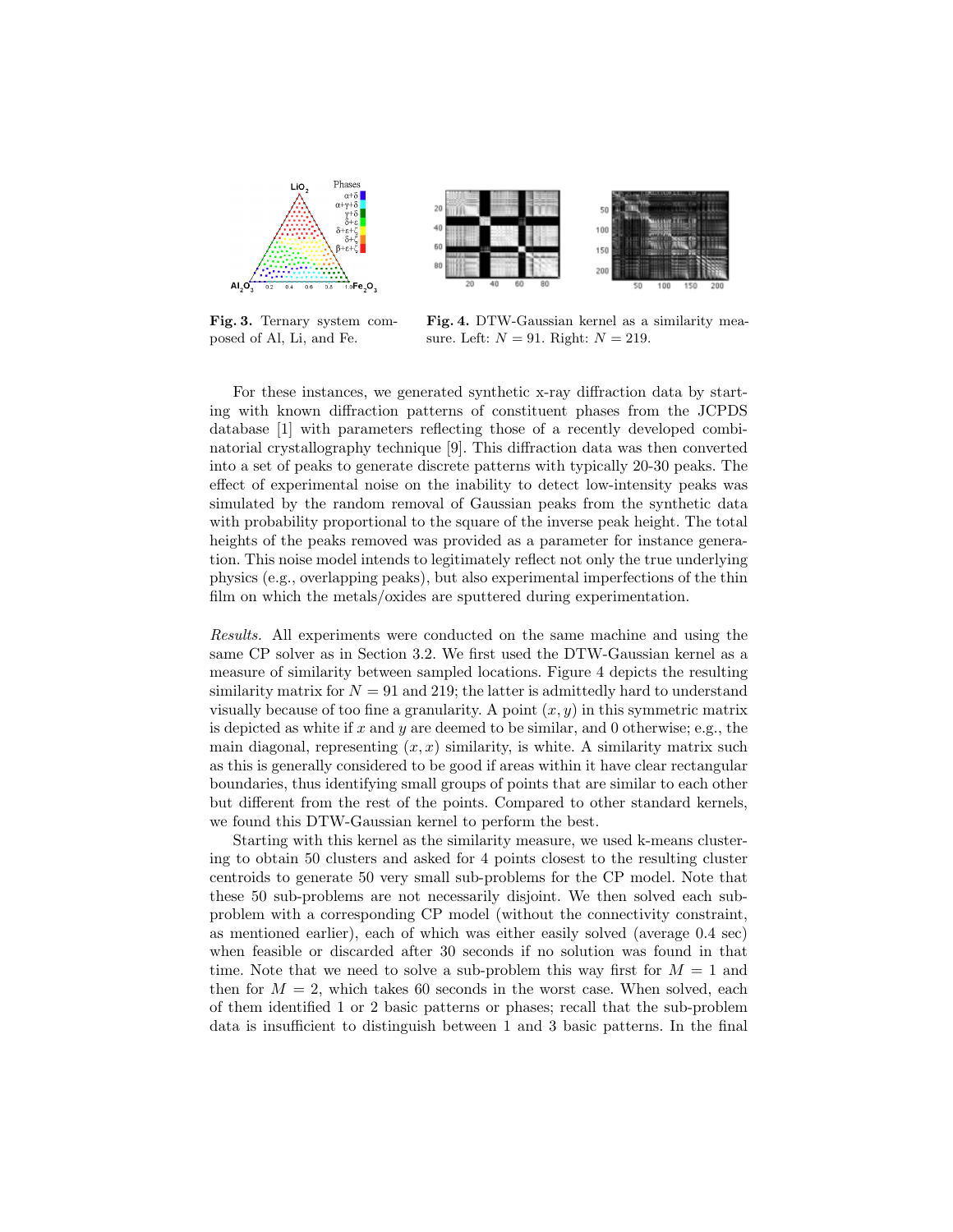

Fig. 5. Results: appearance (white) or not (black) of the 6 phases underlying the Al-Li-Fe system. Top: the true values. Middle: phases found by our hybrid method. Bottom: phases found by the competing NMF approach.

'global' phase, we used these partial solutions to initialize a full CP model of the complete instance as discussed in Section 4.3.

The resulting 6 basic patterns found by the hybrid model are depicted in Figure 5, where the spread of each basis pattern over the composition space appears in white. The top line shows the true answer, which we know from the construction of the instance. The middle row shows the result as produced by our hybrid method. We observe that this solution is extremely close to the true answer in each one of the 6 basic patterns, except for some noise at the boundaries, and it translates into a precision/recall performance across all sampled points, averaged over individual phases of 77.4% / 84.2%.

The bottom row shows the results obtained by the NMF approach recently proposed for this problem. Comparatively, it results in a precision/recall performance of 39.5% / 77.9%. We see that this "solution" is in fact nowhere close to the true answer. Moreover, it violates the hard constraints imposed by physics, such as connectivity (violated for patterns  $\beta$  and  $\zeta$ ) and no more than 3 basis patterns appearing at any location (violated essentially everywhere). This highlights the inability of purely data-driven approaches to effectively deal with hard constraints – a clear strength of CP based approaches.

On the instance with fewer locations (91), we also obtained similar results (and faster) but we omit them here due to lack of space.

## 6 Conclusion

We explored the use of CP techniques to solve a challenging and interesting problem studied for the most part by researchers in data-driven sub-fields of computer science, or by application domain experts such as physicists in the case of our motivating application — a deeper understanding and discovery of new materials. Our CP model captures the details of the Pattern Decomposition With Scaling problem much better than, say, a matrix factorization or clustering approach, but at the high expense of poor scaling. We therefore introduce a hybrid model that avoids the pitfalls of CP and ML individually, and results in meaningful solutions respecting hard constraints while preserving scalability.